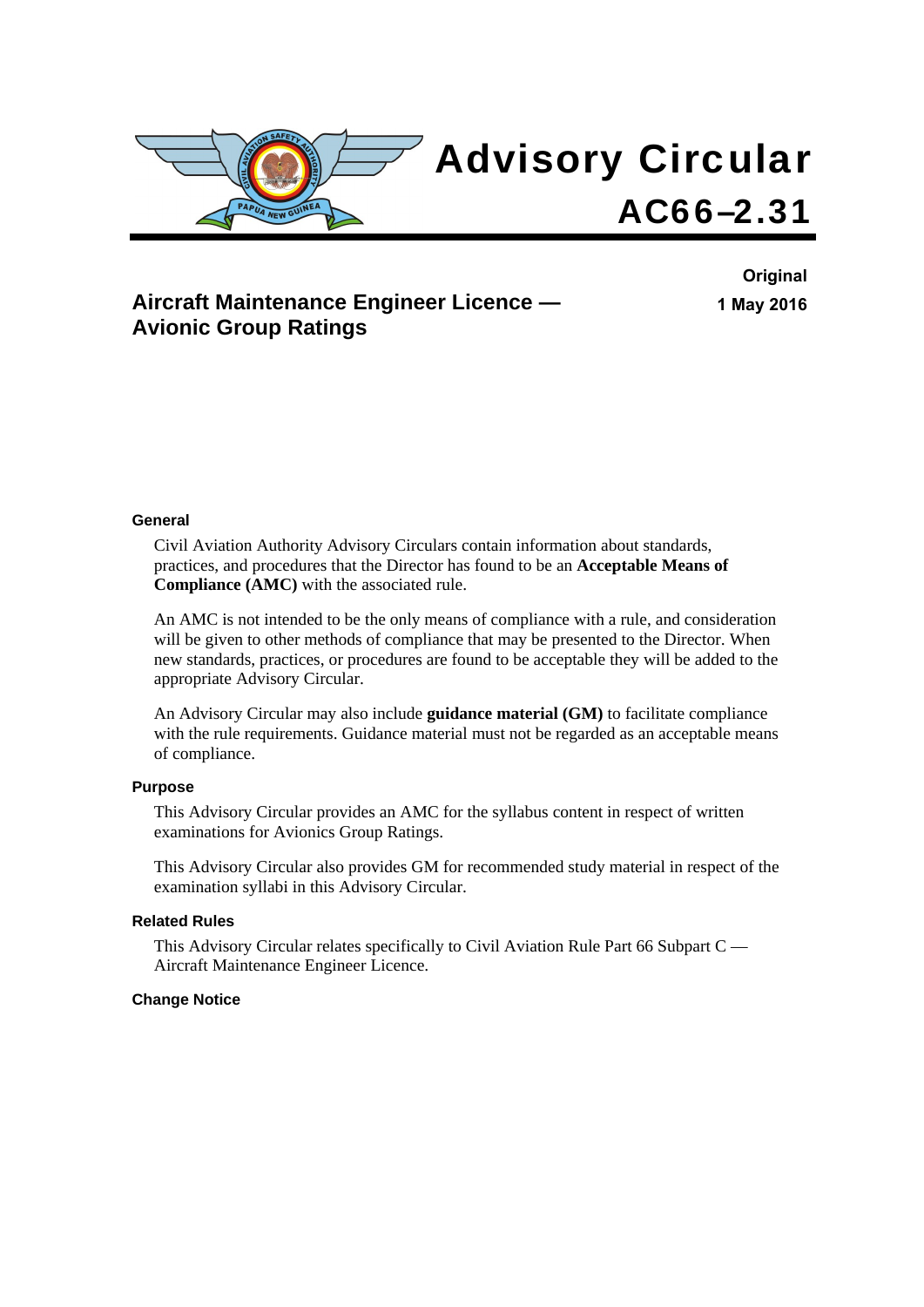# **Table of Contents**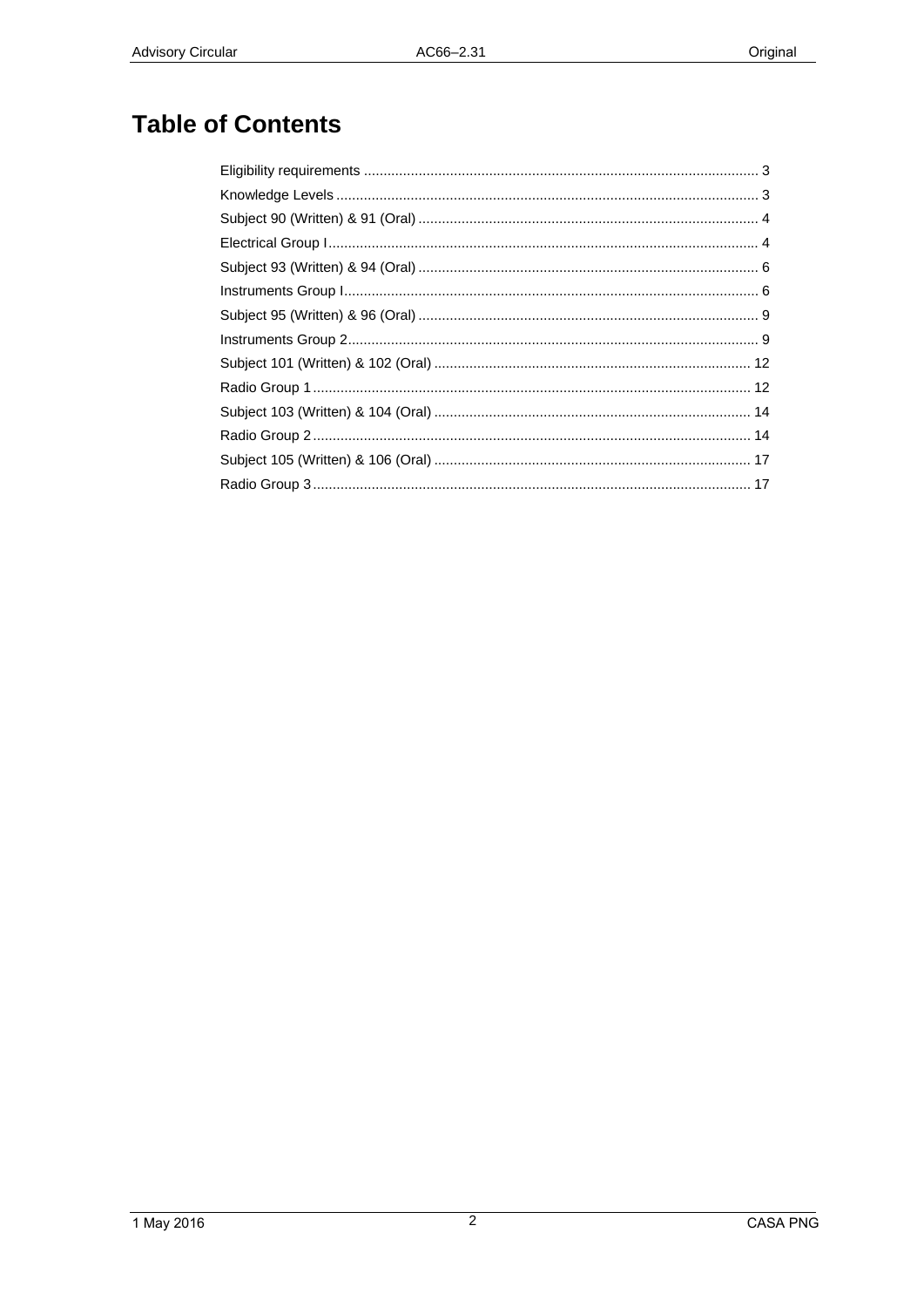### <span id="page-2-1"></span><span id="page-2-0"></span>**Eligibility requirements**

Rule 66.103(3) requires an applicant for an AME group or type rating to have successfully completed examinations acceptable to the Director or a course of training.

The examinations acceptable to the Director should comply with the syllabi contained in this Advisory Circular.

#### <span id="page-2-2"></span>**Knowledge Levels**

These syllabi provides for the subject material covered in the Avionic Group Rating examinations.

Each topic within the syllabi has a level number which provides an indication of the degree or level of knowledge required. There are three level numbers and they are defined as follows:

- Level 1: General appreciation of principles and a broad understanding of the subject.
- Level 2: Comprehension of principles and salient features. Simple relevant calculations may be required.
- Level 3: Detailed knowledge of all aspects of the subject including relevant calculations.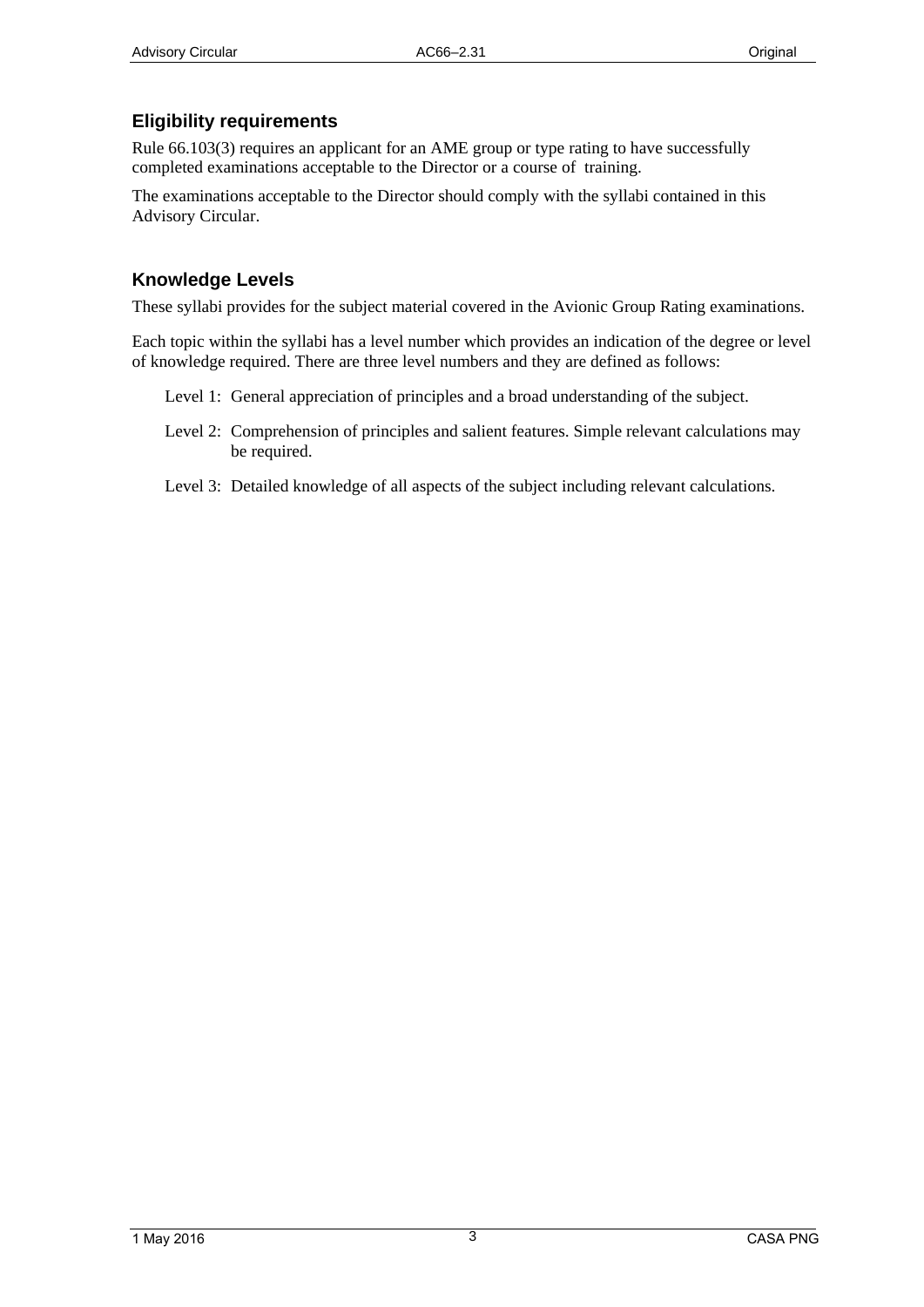# <span id="page-3-1"></span><span id="page-3-0"></span>**Subject 90 (Written) & 91 (Oral)**

#### <span id="page-3-2"></span>**Electrical Group I**

#### **Resource Study Material**

This resource study guide is produced to show where suitable material may be obtained. CAA is not bound to use these books for examining purposes, nor is CAA liable if these books are unavailable at commercial bookshops. You are advised that this list is a sample only. Many other titles may be equally as helpful in preparing for this examination.

#### **Scope of the Subject**

|               | Civil Aircraft Inspection Procedures UK CAA. |
|---------------|----------------------------------------------|
| $\mathcal{P}$ | FAA AC43 series.                             |
| -3.           | Piper, Cessna, Beech, Maintenance Manuals.   |
|               | Relevant test equipment manuals.             |

| $\overline{1}$ . | <b>BATTERIES</b>                  | $\overline{2}$ | Installation.                       |
|------------------|-----------------------------------|----------------|-------------------------------------|
|                  |                                   |                | Control.                            |
|                  |                                   |                | Protection.                         |
|                  |                                   |                | Servicing.                          |
| 2.               | <b>GROUND POWER</b>               | $\overline{2}$ | Interlocks and aircraft protection. |
| 3.               | <b>GENERATION</b>                 | $\overline{2}$ | DC generators.                      |
|                  |                                   |                | Starter generators.                 |
|                  |                                   |                | Alternators.                        |
|                  |                                   |                | Voltage regulators.                 |
|                  |                                   |                | Load sharing.                       |
|                  |                                   |                | Load shedding.                      |
|                  |                                   |                | Control and protection.             |
|                  |                                   |                | Paralleling.                        |
|                  |                                   |                | System layout.                      |
|                  |                                   |                | Interlock circuits.                 |
| 4.               | <b>POWER</b><br><b>CONVERSION</b> | $\overline{2}$ | Static invertors.                   |
|                  |                                   |                | Rotary invertors.                   |
|                  |                                   |                | Transformer rectifier units.        |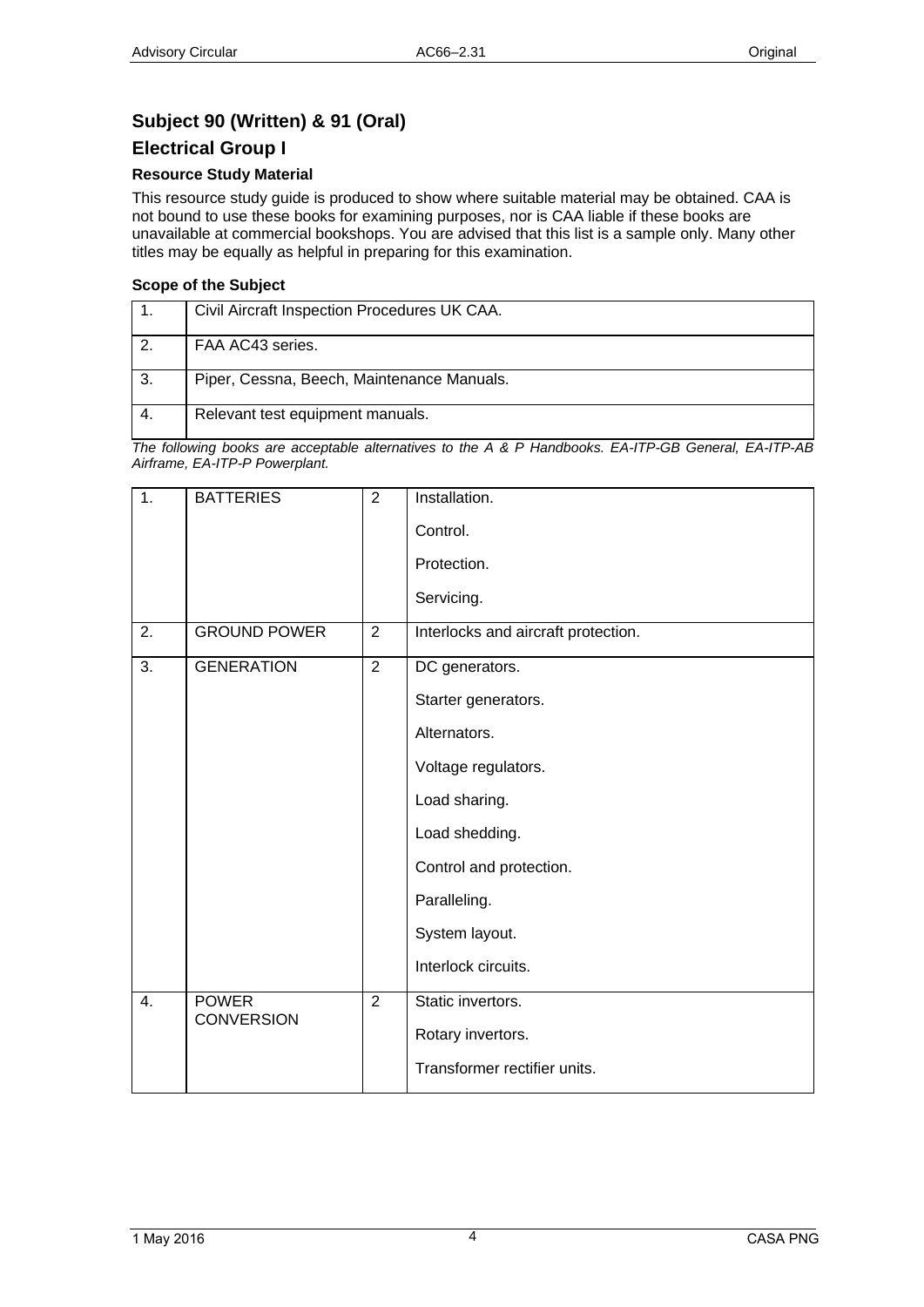| 5. | <b>ELECTRICAL</b><br><b>SYSTEMS</b>                | $\overline{2}$ | Engine and propeller systems.          |
|----|----------------------------------------------------|----------------|----------------------------------------|
|    | <b>ASSOCIATED WITH-</b>                            |                | Fire Detection and protection.         |
|    |                                                    |                | Ice and rain detection and protection. |
|    |                                                    |                | Fuel and hydraulic systems.            |
|    |                                                    |                | Landing gear systems.                  |
|    |                                                    |                | Starting and ignition.                 |
|    |                                                    | 2              | Flight control systems.                |
|    |                                                    |                | Lighting and general services.         |
|    |                                                    |                | Stall warning systems.                 |
|    |                                                    |                | Pneumatic systems.                     |
|    |                                                    |                | Warning and annunciator systems.       |
| 6. | SAFETY ASPECTS                                     | 3              |                                        |
| 7. | <b>TEST EQUIPMENT</b>                              | $\overline{2}$ |                                        |
| 8. | <b>MAINTENANCE &amp;</b><br><b>TROUBLESHOOTING</b> | 3              |                                        |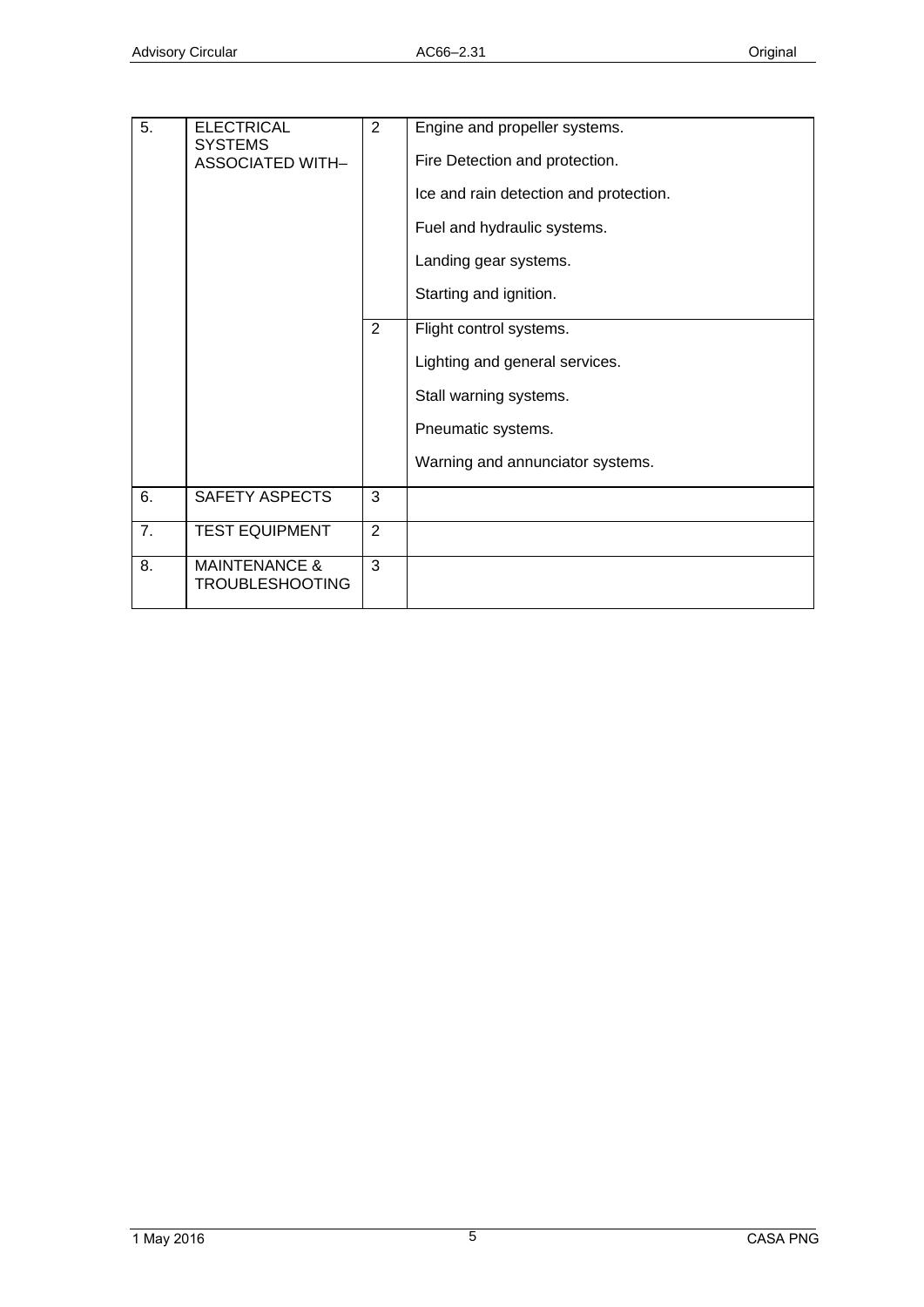### <span id="page-5-1"></span><span id="page-5-0"></span>**Subject 93 (Written) & 94 (Oral)**

#### <span id="page-5-2"></span>**Instruments Group I**

#### **Resource Study Material**

This resource study guide is produced to show where suitable material may be obtained. CAA is not bound to use these books for examining purposes, nor is CAA liable if these books are unavailable at commercial bookshops. You are advised that this list is a sample only. Many other titles may be equally as helpful in preparing for this examination.

#### **Scope of the Subject**

|     | Civil Aviation Inspection Procedures UK CAA       |
|-----|---------------------------------------------------|
| 2.  | FAA AC43 series                                   |
| -3. | Piper, Cessna, Beech, Embraer Maintenance Manuals |
| -4. | Relevant test equipment manuals                   |

| 1.               | PITOT & STATIC                             | 2              | Airspeed indication.                                  |
|------------------|--------------------------------------------|----------------|-------------------------------------------------------|
|                  | <b>SYSTEMS &amp;</b><br><b>INSTRUMENTS</b> |                | Altimeter.                                            |
|                  |                                            |                | Vertical speed indicator.                             |
|                  |                                            |                | Machmeter.                                            |
|                  |                                            |                | Pitot probes.                                         |
|                  |                                            |                | Static plates and heaters.                            |
|                  |                                            |                | Pipelines and flexible hoses.                         |
|                  |                                            |                | Drain traps and associated equipment.                 |
|                  |                                            |                | Altitude and airspeed switches.                       |
|                  |                                            |                | Installation.                                         |
| $\overline{2}$ . | <b>ENGINE</b><br><b>INSTRUMENTS</b>        | $\overline{2}$ | Manifold pressure.                                    |
|                  |                                            |                | Rotational speed.                                     |
|                  |                                            |                | Pressure and temperature.                             |
|                  |                                            |                | Cylinder head temperature.                            |
|                  |                                            |                | Exhaust gas temperature.                              |
| 3.               | <b>GYRO</b><br><b>INSTRUMENTS</b>          | $\overline{2}$ | Types: attitude and direction, electrical and vacuum. |
|                  |                                            |                | Testing, handling and installation.                   |
| 4.               | <b>OXYGEN SYSTEMS</b>                      | $\overline{2}$ | Storage and distribution.                             |
|                  |                                            |                | Charging bottle checks.                               |
|                  |                                            |                | Safety precautions.                                   |
|                  |                                            |                | Installation.                                         |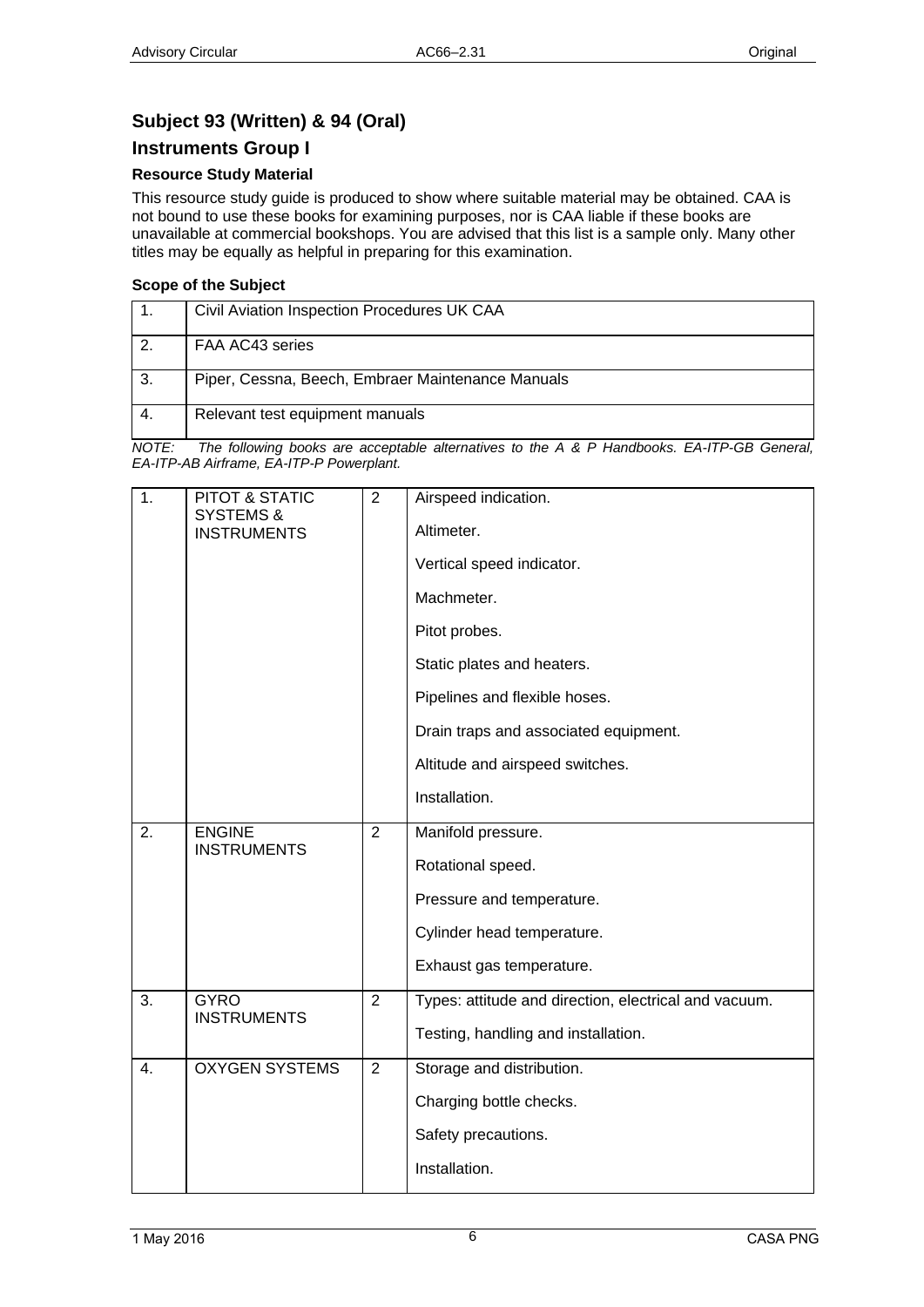| 5.  | <b>INSTRUMENT</b><br><b>INSTALLATION</b>                | $\overline{2}$ | Panel and instrument mounting and marking. |
|-----|---------------------------------------------------------|----------------|--------------------------------------------|
|     |                                                         |                | Power requirements.                        |
|     |                                                         |                | Range marking.                             |
|     |                                                         |                | Lighting.                                  |
| 6.  | RATE GYRO<br><b>INSTRUMENT</b>                          | $\overline{2}$ | Turn and slip.                             |
|     |                                                         |                | Rate co-ordinators.                        |
| 7.  | <b>VACUUM SYSTEMS</b>                                   | 2              | Sources: venturi and pump.                 |
|     |                                                         |                | Control and adjustment.                    |
|     |                                                         |                | Indication system.                         |
| 8.  | <b>PRESSURE</b>                                         | $\overline{2}$ | Sensing elements.                          |
|     | <b>MEASUREMENT</b>                                      |                | Transmitters.                              |
|     |                                                         |                | Indication system.                         |
| 9.  | <b>TEMPERATURE</b><br><b>MEASUREMENT</b>                | $\overline{2}$ | Variable resistance.                       |
|     |                                                         |                | Thermocouples.                             |
|     |                                                         |                | Compensation.                              |
|     |                                                         |                | Limits and values.                         |
|     |                                                         |                | Control system inputs.                     |
|     |                                                         |                | Indication system.                         |
| 10. | ROTATIONAL SPEED                                        | 2              | Direct drive indicators.                   |
|     | <b>MEASUREMENT</b>                                      |                | Tachogenerators and pulse-probe systems.   |
|     |                                                         |                | Indication system.                         |
| 11. | <b>POSITION</b>                                         | $\overline{2}$ | DC and AC systems.                         |
|     | <b>MEASUREMENT</b>                                      |                |                                            |
| 12. | <b>QUANTITY</b><br><b>MEASUREMENT</b>                   | $\overline{2}$ | Direct reading.                            |
|     |                                                         |                | Electrical and electronics systems.        |
|     |                                                         |                | Compensation.                              |
|     |                                                         |                | Indication system.                         |
| 13. | SAFETY ASPECTS                                          | 3              |                                            |
| 14. | <b>TEST EQUIPMENT</b>                                   | 3              |                                            |
| 15. | <b>MAINTENANCE &amp;</b><br>TROUBLE-<br><b>SHOOTING</b> | $\overline{3}$ |                                            |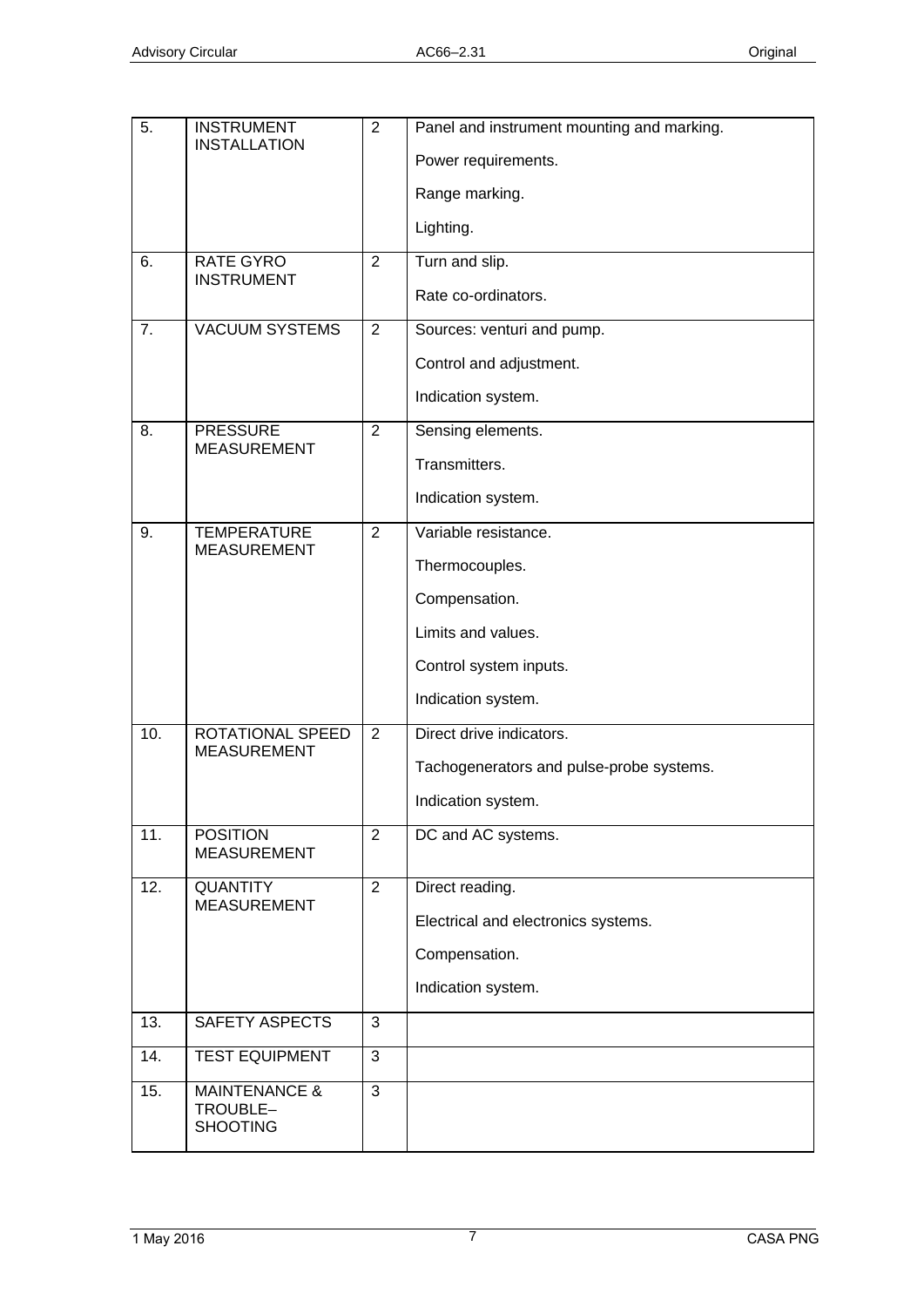| ADDITIONAL PRIVILEGES ATTACHED TO THIS RATING |                                     |                |                                                                                                                                      |
|-----------------------------------------------|-------------------------------------|----------------|--------------------------------------------------------------------------------------------------------------------------------------|
| 6.                                            | <b>MECHANICAL</b><br><b>SYSTEMS</b> | 1              | Wheel changing and wheel bearing maintenance.                                                                                        |
|                                               |                                     | 2              | Servicing of landing gear shock struts.                                                                                              |
|                                               |                                     | 1              | Safety harnesses, belts, and seats.                                                                                                  |
|                                               |                                     |                | Fuel and oil filter maintenance.                                                                                                     |
|                                               |                                     |                | Replenishment of fuel, oil, and hydraulic systems.                                                                                   |
|                                               |                                     | 3              | Duplicate inspection of flying controls.                                                                                             |
| 17.                                           | <b>ELECTRICAL</b><br><b>SYSTEMS</b> | $\overline{2}$ | Understand components and layout of a typical aircraft<br>installation in Group 1 thru 4 Aeroplanes or Group 1 thru<br>2 rotorcraft. |
|                                               |                                     | 3              | Interpretation of electrical wiring diagrams.                                                                                        |
|                                               |                                     | $\overline{2}$ | Maintenance of Group 1 electrical systems.                                                                                           |
|                                               |                                     | 3              | Defect analysis and troubleshooting of simple electrical<br>systems.                                                                 |
| 18.                                           | <b>RADIO SYSTEMS</b>                | 2              | Understand components and installation of Group 1<br>radio systems.                                                                  |
|                                               |                                     | 3              | Interpretation of radio wiring diagrams.                                                                                             |
|                                               |                                     | 2              | Maintenance of Group 1 radio systems.                                                                                                |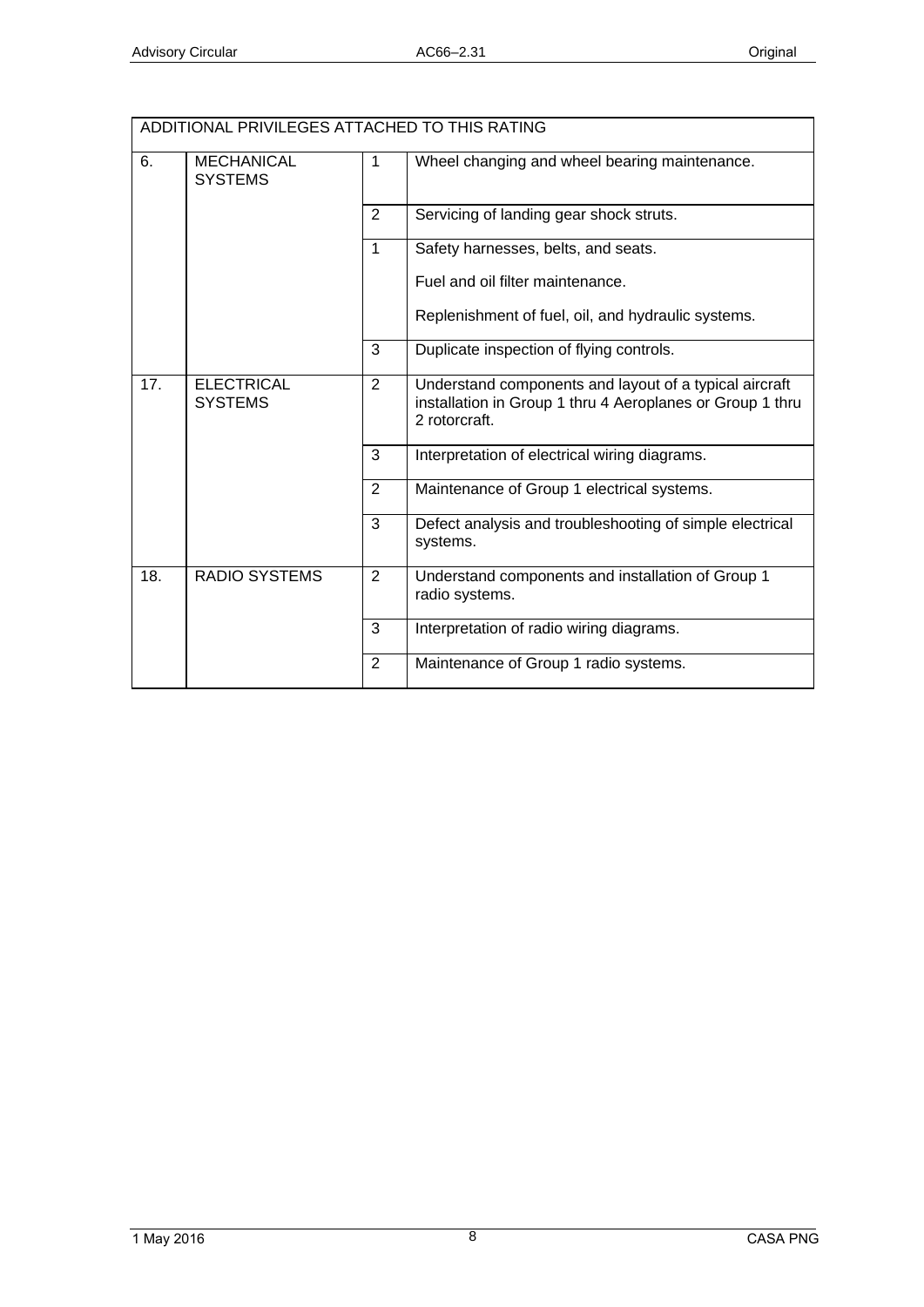### <span id="page-8-1"></span><span id="page-8-0"></span>**Subject 95 (Written) & 96 (Oral)**

#### <span id="page-8-2"></span>**Instruments Group 2**

#### **Resource Study Material**

This resource study guide is produced to show where suitable material may be obtained. CAA is not bound to use these books for examining purposes, nor is CAA liable if these books are unavailable at commercial bookshops. You are advised that this list is a sample only. Many other titles may be equally as helpful in preparing for this examination.

#### **Scope of the Subject**

| $\mathbf 1$ . | Maintenance or service manuals applicable to the following aircraft instrument systems: |
|---------------|-----------------------------------------------------------------------------------------|
|               | Cessna 400 series                                                                       |
|               | Beech 58                                                                                |
|               | Piper PA31                                                                              |
|               | Embraer 101                                                                             |
| 2.            | Manuals applicable to the following specific equipment:                                 |
|               | King KFC 200/300 Flight Control System                                                  |
|               | Collins PN 101 Pictorial Navigation System                                              |
|               | Bendix M4-D Auto Pilot System                                                           |
|               | King KCS55A Pictorial Navigation System                                                 |
|               | <b>EDO-AIR series Flight Control Systems</b>                                            |
|               | Cessna 400 B series Flight Control Systems                                              |

| 1. | <b>REMOTE READING</b><br><b>COMPASSES</b> | 2 | Magnetic azimuth transmitter.<br>Flux detector.<br>Directional gyro.<br>Slaving accessory unit.<br>Comparator or monitor system.<br>Indication.<br>Compensation method and procedure.<br>Coefficient correction unit.<br>Installation of components and interface with other<br>systems. |
|----|-------------------------------------------|---|------------------------------------------------------------------------------------------------------------------------------------------------------------------------------------------------------------------------------------------------------------------------------------------|
| 2. | <b>AIR DATA</b><br><b>COMPUTER</b>        | 2 | Principles of operation.<br>Sensors and inputs.<br>Signal output and displays.<br>Signal processors.                                                                                                                                                                                     |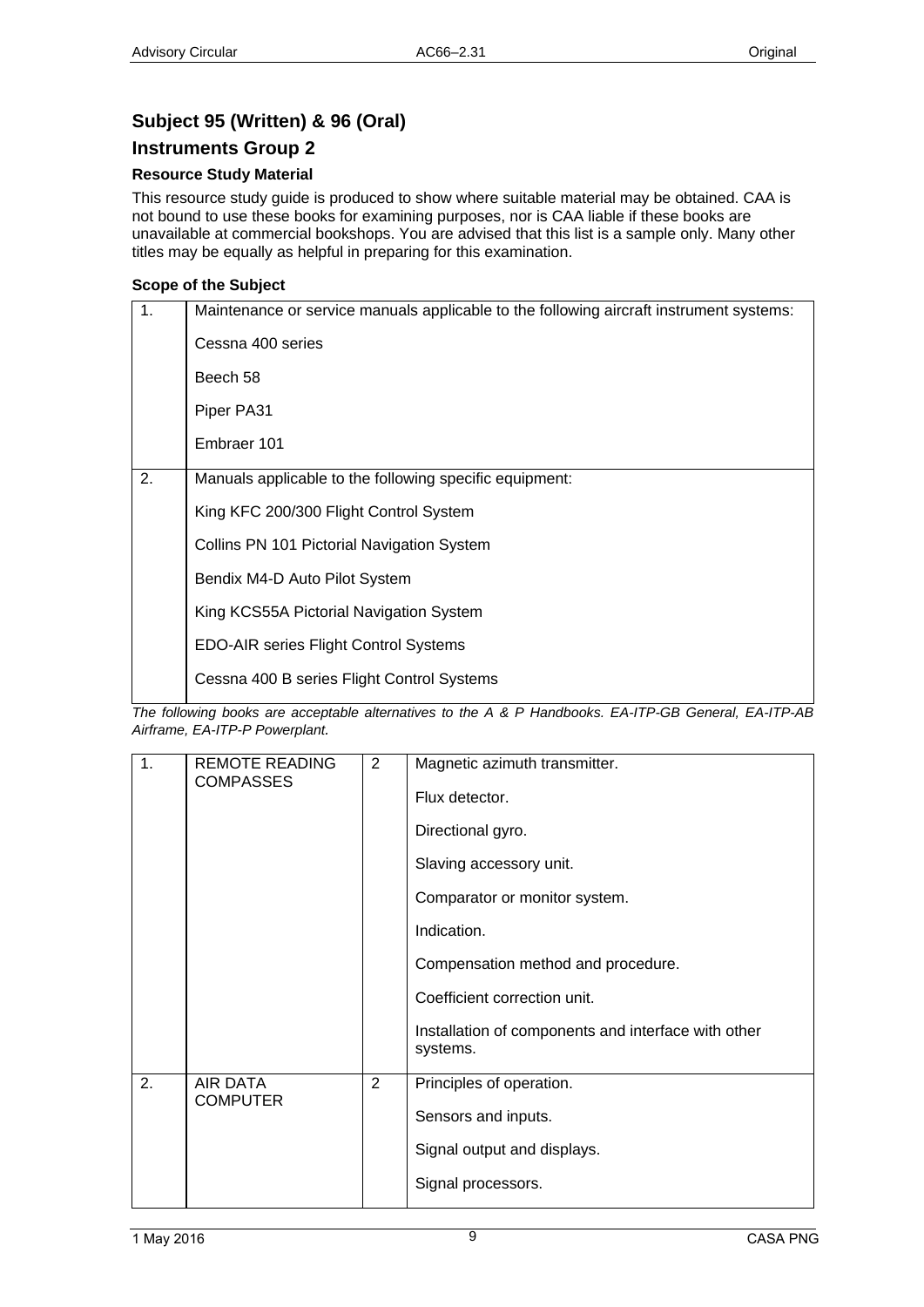| 3. | <b>SERVO</b><br><b>INSTRUMENTS</b>                 | $\overline{2}$ | Principles of operation.                                      |
|----|----------------------------------------------------|----------------|---------------------------------------------------------------|
|    |                                                    |                | Inputs, displays.                                             |
|    |                                                    |                | Power supplies.                                               |
| 4. | <b>AUTO FLIGHT</b>                                 |                | Radio coupled autopilots<br>$\bullet$                         |
|    | <b>CONTROL SYSTEMS</b>                             |                | non-radio coupled autopilots<br>$\bullet$                     |
|    |                                                    |                | two- and three-axis autopilots<br>$\bullet$                   |
|    |                                                    |                | yaw damper systems<br>$\bullet$                               |
|    |                                                    |                | flight director systems                                       |
|    |                                                    |                | In the above autoflight systems, understand the following:    |
|    |                                                    | $\overline{2}$ | Modes of operation.                                           |
|    |                                                    |                | Mode selection.                                               |
|    |                                                    |                | Radio coupling.                                               |
|    |                                                    |                | Control and display.                                          |
|    |                                                    |                | Disconnects.                                                  |
|    |                                                    |                | Mode annunciators.                                            |
|    |                                                    |                | Failure and discount indication and aural warning<br>systems. |
|    |                                                    | $\overline{2}$ | Interlocks.                                                   |
|    |                                                    |                | IAS, Mach, and altitude hold capability.                      |
|    |                                                    |                | Power supplies.                                               |
|    |                                                    |                | Control cable installation and adjustment.                    |
|    |                                                    |                | Capstan installation and interconnection with controls.       |
|    |                                                    |                | Servo motor construction installation and operation.          |
|    |                                                    |                | Signal inputs and outputs.                                    |
|    |                                                    |                | Heading and altitude reference.                               |
|    |                                                    |                | Amplifiers computers.                                         |
|    |                                                    |                | Component installation.                                       |
| 5. | SAFETY ASPECTS                                     | 3              |                                                               |
| 6. | <b>TEST EQUIPMENT</b>                              | $\overline{2}$ |                                                               |
| 7. | <b>MAINTENANCE &amp;</b><br><b>TROUBLESHOOTING</b> | $\overline{2}$ |                                                               |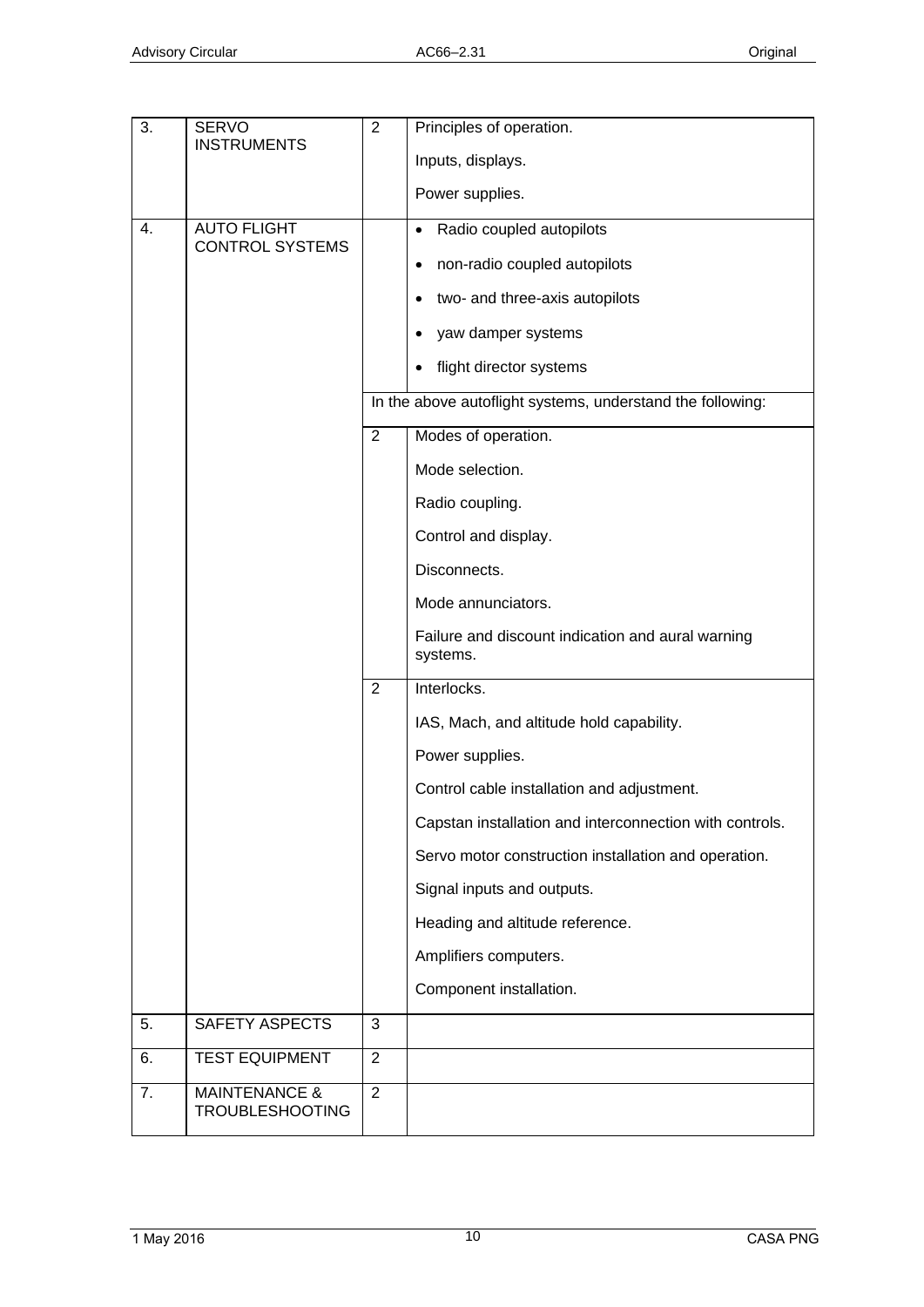|     | ADDITIONAL PRIVILEGES ATTACHED TO THIS RATING: |              |                                                                                                                                      |  |  |
|-----|------------------------------------------------|--------------|--------------------------------------------------------------------------------------------------------------------------------------|--|--|
| 8.  | <b>MECHANICAL</b><br><b>SYSTEMS</b>            | 1            | Wheel changing and wheel bearing maintenance.                                                                                        |  |  |
|     |                                                | 2            | Servicing of landing gear shock struts.                                                                                              |  |  |
|     |                                                | $\mathbf{1}$ | Safety harnesses, belts, and seats.                                                                                                  |  |  |
|     |                                                |              | Fuel and oil filter maintenance.                                                                                                     |  |  |
|     |                                                |              | Replenishment of fuel, oil, and hydraulic systems.                                                                                   |  |  |
|     |                                                | 3            | Duplicate inspection of flying controls.                                                                                             |  |  |
| 9.  | <b>ELECTRICAL</b><br><b>SYSTEMS</b>            | 2            | Understand components and layout of a typical aircraft<br>installation in Group 1 thru 4 Aeroplanes or Group 1 thru<br>2 rotorcraft. |  |  |
|     |                                                | 3            | Interpretation of electrical wiring diagrams.                                                                                        |  |  |
|     |                                                | 2            | Maintenance of Group 1 electrical systems.                                                                                           |  |  |
|     |                                                | 3            | Defect analysis and troubleshooting of simple electrical<br>systems.                                                                 |  |  |
| 10. | <b>RADIO SYSTEMS</b>                           | 2            | Understand components and installation of Group 1<br>radio systems.                                                                  |  |  |
|     |                                                | 3            | Interpretation of radio wiring diagrams.                                                                                             |  |  |
|     |                                                | 2            | Maintenance of Group 1 radio systems.                                                                                                |  |  |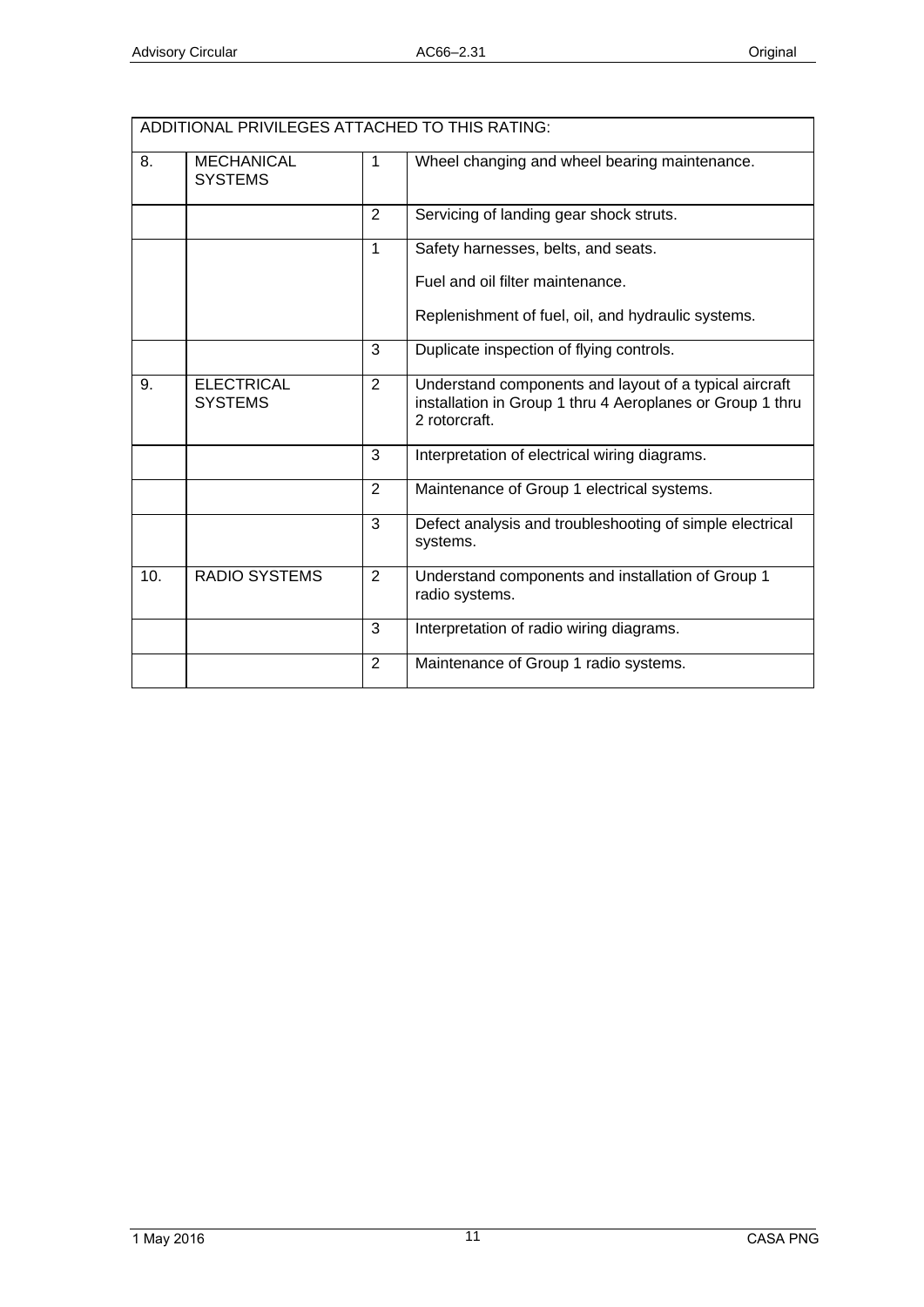# <span id="page-11-1"></span><span id="page-11-0"></span>**Subject 101 (Written) & 102 (Oral)**

### <span id="page-11-2"></span>**Radio Group 1**

#### **Resource Study Material**

This resource study guide is produced to show where suitable material may be obtained. CAA is not bound to use these books for examining purposes, nor is CAA liable if these books are unavailable at commercial bookshops. You are advised that this list is a sample only. Many other titles may be equally as helpful in preparing for this examination.

#### **Scope of the Subject**

|     | Civil Aircraft Inspection Procedures UK CAA            |
|-----|--------------------------------------------------------|
| 2   | FAA AC43 series                                        |
| -3. | Piper, Cessna, Beech, Embraer Maintenance Manuals      |
|     | King, Collins, Narco, Bendix, Cessna Equipment Manuals |

| 1. | <b>AUDIO SYSTEMS</b> | $\overline{2}$ | Intercommunication audio selector panels.<br>Audio mixing and distribution systems.<br>Public address and entertainment systems.<br>Headsets and microphone installation.       |
|----|----------------------|----------------|---------------------------------------------------------------------------------------------------------------------------------------------------------------------------------|
| 2. | <b>VHF</b>           | $\overline{2}$ | Antenna and feeder.<br>Voltage-standing-wave ratio transmitter-receiver.<br>Installation.<br>System interface.<br>Control panel.                                                |
| 3. | $\overline{HF}$      | $\overline{2}$ | Antenna and feeder.<br>Voltage standing wave ratio.<br>Transmitter-receiver.<br>Control panel.<br>Antenna coupler.<br>Lightning arrestor.<br>Installation.<br>System interface. |
| 4. | <b>SELCAL</b>        | 2              | Selcal decoder.<br>System interface.<br>Installation                                                                                                                            |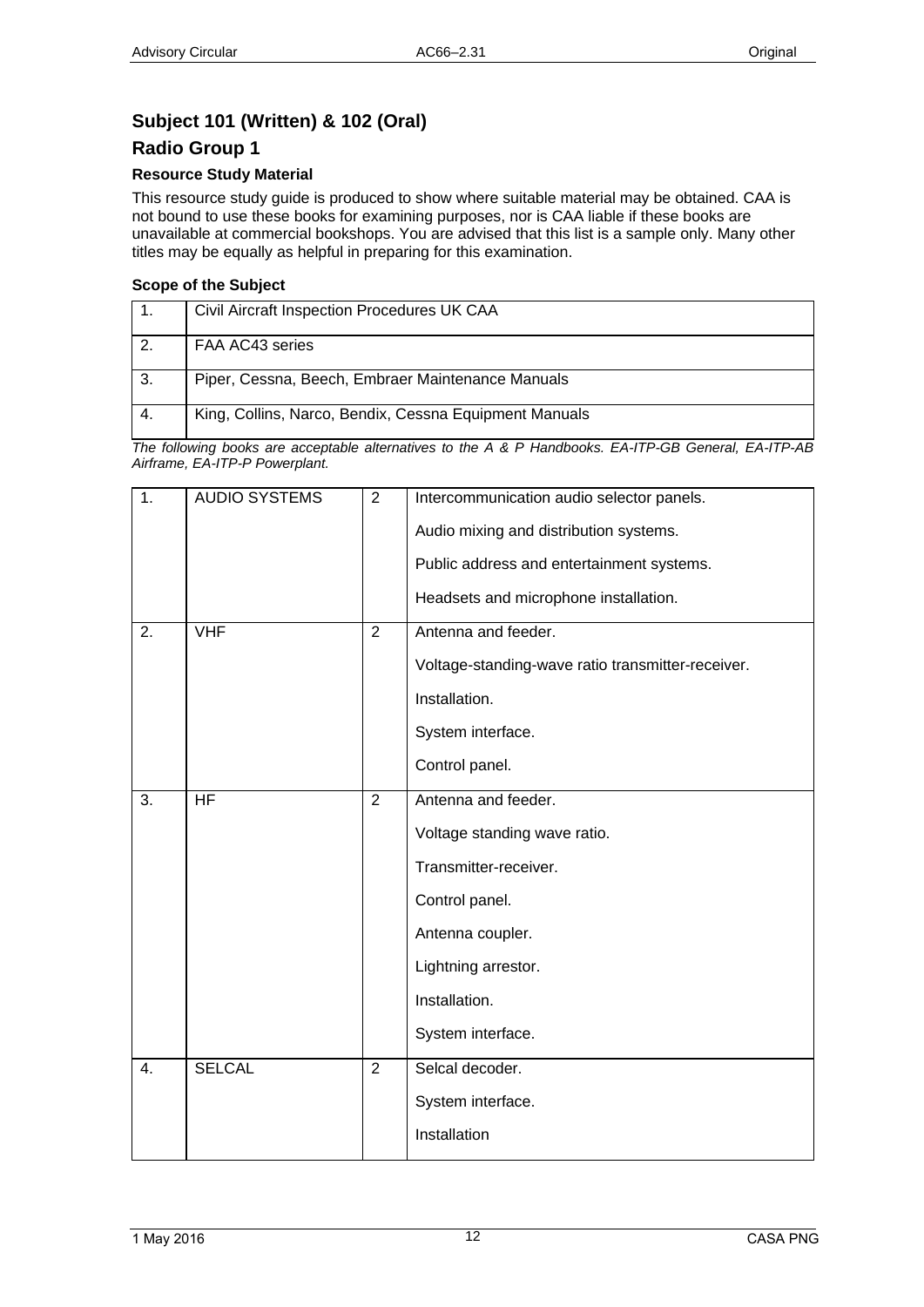| 5.  | <b>COCKPIT VOICE</b><br><b>RECORDER</b>            | 2              | Voice recorder.                                                                                                                      |
|-----|----------------------------------------------------|----------------|--------------------------------------------------------------------------------------------------------------------------------------|
|     |                                                    |                | System interface.                                                                                                                    |
|     |                                                    |                | Installation.                                                                                                                        |
| 6.  | <b>EMERGENCY</b><br><b>LOCATOR BEACON</b>          | $\overline{2}$ | Locator beacon.                                                                                                                      |
|     |                                                    |                | Batteries.                                                                                                                           |
|     |                                                    |                | Antenna.                                                                                                                             |
|     |                                                    |                | Installation.                                                                                                                        |
| 7.  | <b>SAFETY ASPECTS</b>                              | 3              |                                                                                                                                      |
| 8.  | <b>TEST EQUIPMENT</b>                              | 3              |                                                                                                                                      |
| 9.  | <b>MAINTENANCE &amp;</b><br><b>TROUBLESHOOTING</b> | 3              |                                                                                                                                      |
|     | ADDITIONAL PRIVILEGES ATTACHED TO THIS RATING:     |                |                                                                                                                                      |
| 10. | <b>ELECTRICAL</b><br><b>SYSTEMS</b>                | $\overline{2}$ | Understand components and layout of a typical aircraft<br>installation in Group 1 thru 4 Aeroplanes or Group 1 thru<br>2 rotorcraft. |
|     |                                                    |                | Interpretation of electrical wiring diagrams.                                                                                        |
|     |                                                    | 3              | Electrical storage batteries.                                                                                                        |
|     |                                                    | $\overline{2}$ | Defect analysis and troubleshooting of simple electrical<br>systems.                                                                 |
| 11. | <b>INSTRUMENT</b><br><b>SYSTEMS</b>                | $\overline{2}$ | Basic flight instruments.                                                                                                            |
|     |                                                    |                | Simple auto pilot system.                                                                                                            |
|     |                                                    |                | Pitot static system.                                                                                                                 |
|     |                                                    |                | General aircraft instruments.                                                                                                        |
|     |                                                    |                | Maintenance of instrument systems.                                                                                                   |
|     |                                                    | 3              | Defect analysis and troubleshooting of aircraft<br>instrument systems.                                                               |
| 12. | <b>MECHANICAL</b>                                  | $\mathbf{1}$   | Wheel changing and wheel bearing maintenance.                                                                                        |
|     |                                                    | 2              | Servicing of landing gear shock struts.                                                                                              |
|     |                                                    | 1              | Safety harness belts and seats.                                                                                                      |
|     |                                                    |                | Fuel and oil filter maintenance.                                                                                                     |
|     |                                                    |                | Replenishment of fuel, oil, and hydraulic systems.                                                                                   |
|     |                                                    | 3              | Duplicate inspection of flying controls.                                                                                             |
|     |                                                    |                |                                                                                                                                      |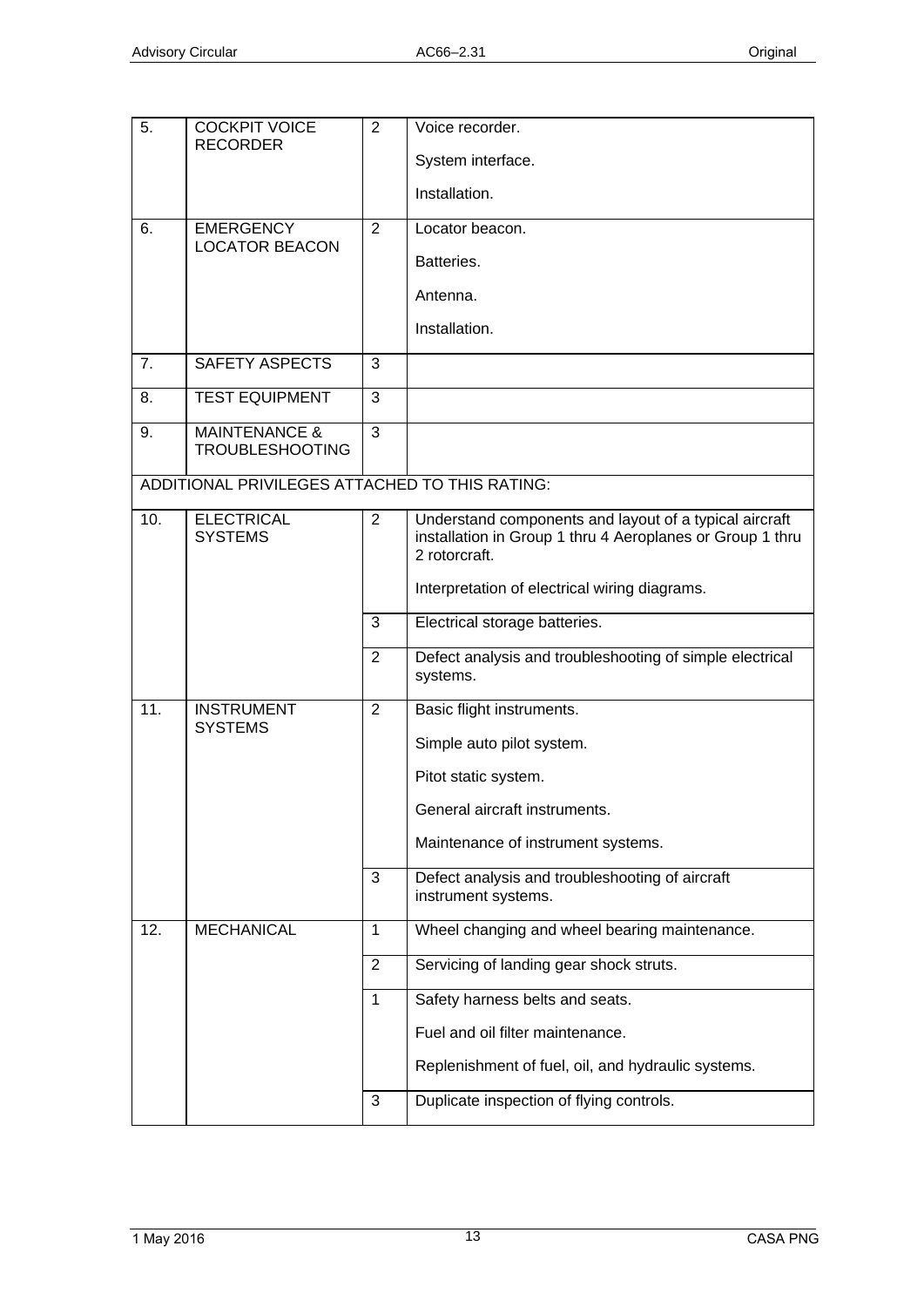# <span id="page-13-1"></span><span id="page-13-0"></span>**Subject 103 (Written) & 104 (Oral)**

### <span id="page-13-2"></span>**Radio Group 2**

#### **Resource Study Material**

This resource study guide is produced to show where suitable material may be obtained. CAA is not bound to use these books for examining purposes, nor is CAA liable if these books are unavailable at commercial bookshops. You are advised that this list is a sample only. Many other titles may be equally as helpful in preparing for this examination.

#### **Scope of the Subject**

|     | Civil Aircraft Inspection Procedures UK CAA            |
|-----|--------------------------------------------------------|
|     | FAA AC43 series                                        |
| -3. | Piper, Cessna, Beech, Embraer Maintenance Manuals      |
|     | King, Collins, Narco, Bendix, Cessna Equipment Manuals |

| 1.               | <b>ADF</b>       | $\overline{2}$ | Sense antenna.      |
|------------------|------------------|----------------|---------------------|
|                  |                  |                | Loop antenna.       |
|                  |                  |                | Receiver.           |
|                  |                  |                | Controller.         |
|                  |                  |                | Installation.       |
|                  |                  |                | Indication.         |
|                  |                  |                | Power supply.       |
|                  |                  |                | System interface.   |
| $\overline{2}$ . | $\overline{ILS}$ | $\overline{2}$ | Localiser antenna.  |
|                  |                  |                | Glideslope antenna. |
|                  |                  |                | Receiver.           |
|                  |                  |                | Controller.         |
|                  |                  |                | Installation.       |
|                  |                  |                | Indication.         |
|                  |                  |                | System interface.   |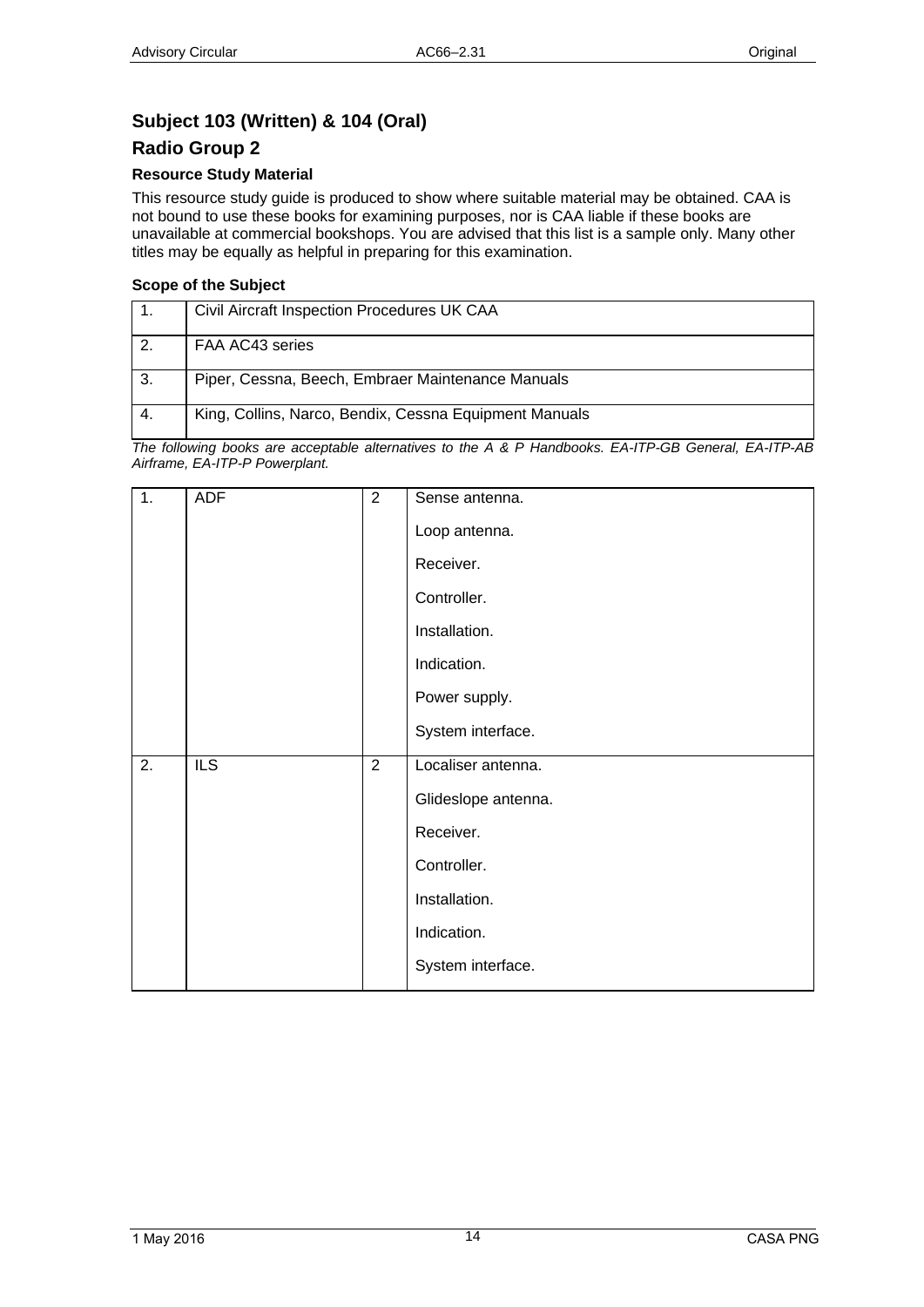| 3. | <b>VOR</b>                                              | $\overline{2}$ | Antenna.                                                                                                                             |
|----|---------------------------------------------------------|----------------|--------------------------------------------------------------------------------------------------------------------------------------|
|    |                                                         |                | Receiver.                                                                                                                            |
|    |                                                         |                | Controller.                                                                                                                          |
|    |                                                         |                | Installation.                                                                                                                        |
|    |                                                         |                | Indication.                                                                                                                          |
|    |                                                         |                | Radio magnetic int.                                                                                                                  |
|    |                                                         |                | System interface.                                                                                                                    |
| 4. | <b>MARKER</b>                                           | 2              | Antenna.                                                                                                                             |
|    |                                                         |                | Receiver.                                                                                                                            |
|    |                                                         |                | Installation.                                                                                                                        |
|    |                                                         |                | System interface.                                                                                                                    |
|    |                                                         |                | Controller.                                                                                                                          |
| 5. | <b>OMEGA-VLF</b>                                        | $\overline{2}$ | Antenna.                                                                                                                             |
|    |                                                         |                | Receiver.                                                                                                                            |
|    |                                                         |                | Controller.                                                                                                                          |
|    |                                                         |                | Installation.                                                                                                                        |
|    |                                                         |                | System interface.                                                                                                                    |
| 6. | SAFETY ASPECTS                                          | 3              |                                                                                                                                      |
| 7. | <b>TEST EQUIPMENT</b>                                   | 3              |                                                                                                                                      |
| 8. | <b>MAINTENANCE &amp;</b><br>TROUBLE-<br><b>SHOOTING</b> | 3              |                                                                                                                                      |
| 9. | <b>ELECTRICAL</b><br><b>SYSTEMS</b>                     | $\overline{2}$ | Understand components and layout of a typical aircraft<br>installation in Group 1 thru 4 Aeroplanes or Group 1 thru<br>2 rotorcraft. |
|    |                                                         | 3              | Interpretation of electrical wiring diagrams.                                                                                        |
|    |                                                         | $\overline{2}$ | Electrical storage batteries.                                                                                                        |
|    |                                                         | 3              | Defect analysis and troubleshooting of simple electrical<br>systems.                                                                 |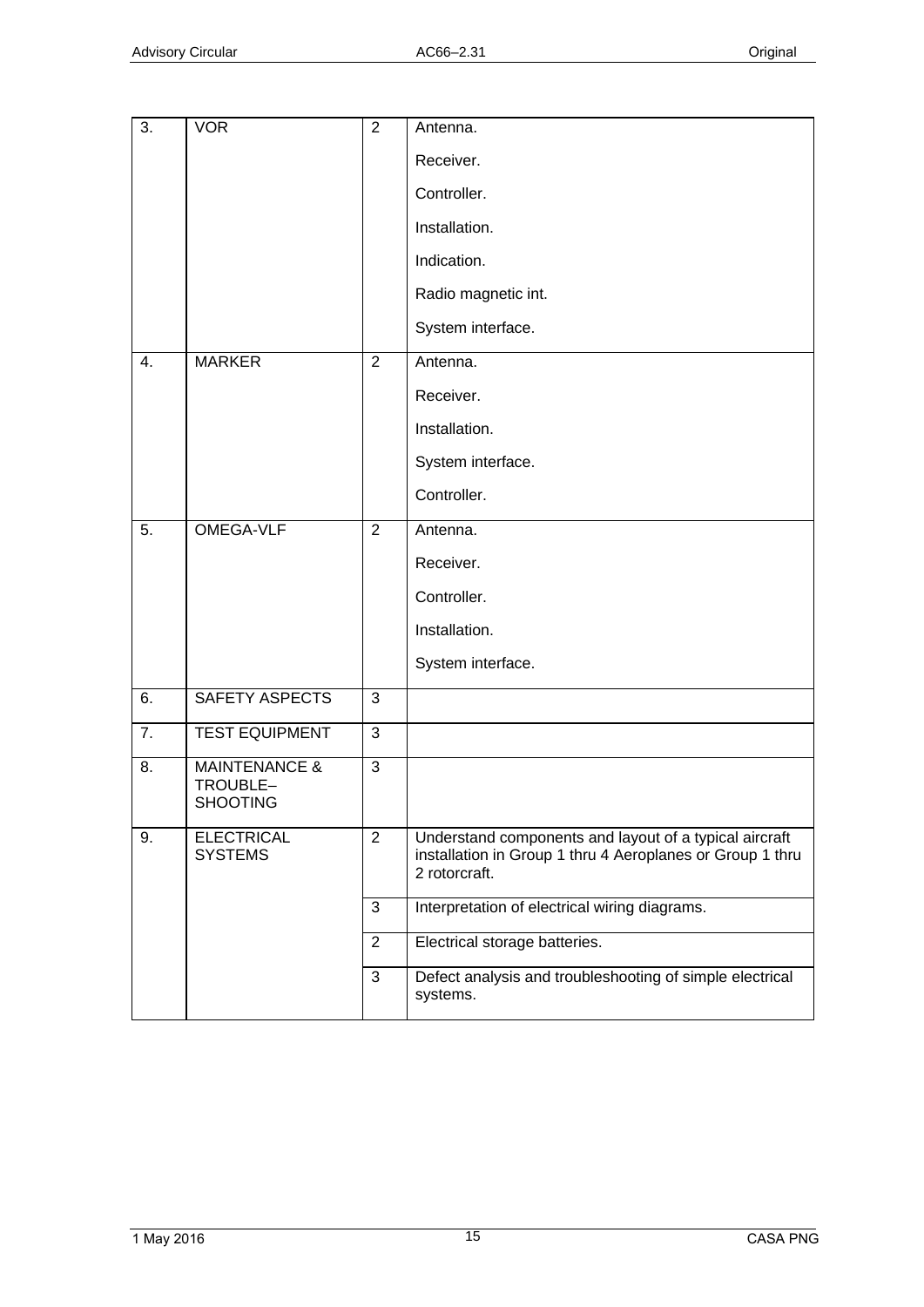| 10. | <b>INSTRUMENT</b><br><b>SYSTEMS</b> | $\overline{2}$ | Basic flight instruments.                                              |
|-----|-------------------------------------|----------------|------------------------------------------------------------------------|
|     |                                     |                | Simple auto pilot system.                                              |
|     |                                     |                | Pitot static system.                                                   |
|     |                                     |                | General aircraft instruments.                                          |
|     |                                     |                | Maintenance of instrument systems.                                     |
|     |                                     | 3              | Defect analysis and troubleshooting of aircraft<br>instrument systems. |
| 11. | <b>MECHANICAL</b><br><b>SYSTEMS</b> | 1              | Wheel changing and wheel bearing maintenance.                          |
|     |                                     | $\overline{2}$ | Servicing of landing gear shock struts.                                |
|     |                                     | $\mathbf 1$    | Safety harnesses, belts and seats.                                     |
|     |                                     |                | Fuel and oil filter maintenance.                                       |
|     |                                     |                | Replenishment of fuel, oil, and hydraulic systems.                     |
|     |                                     | 3              | Duplicate inspection of flying controls.                               |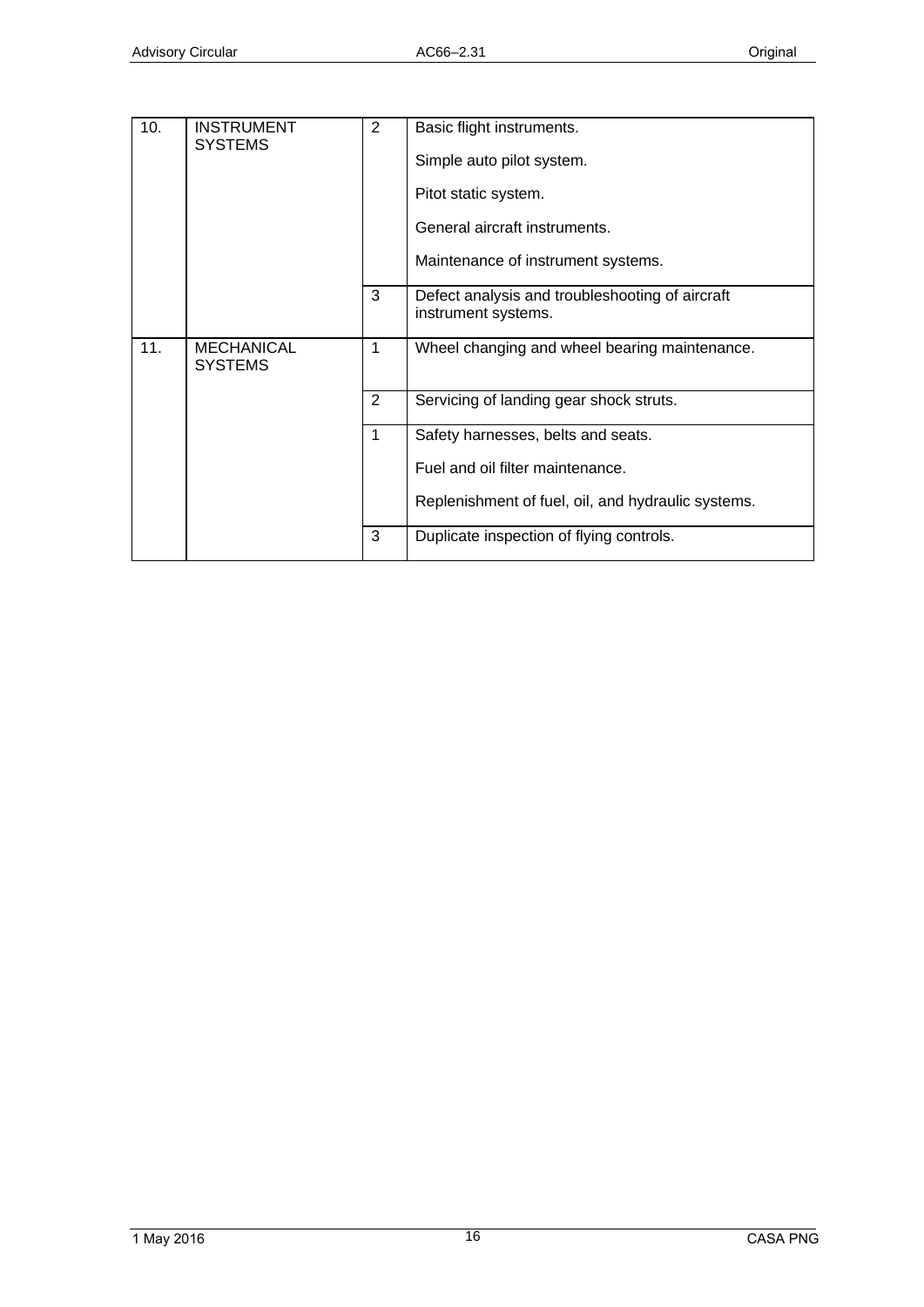# <span id="page-16-1"></span><span id="page-16-0"></span>**Subject 105 (Written) & 106 (Oral)**

### <span id="page-16-2"></span>**Radio Group 3**

#### **Resource Study Material**

This resource study guide is produced to show where suitable material may be obtained. CAA is not bound to use these books for examining purposes, nor is CAA liable if these books are unavailable at commercial bookshops. You are advised that this list is a sample only. Many other titles may be equally as helpful in preparing for this examination.

#### **Scope of the Subject**

|     | Civil Aircraft Inspection Procedures UK CAA            |
|-----|--------------------------------------------------------|
|     | FAA AC43 series                                        |
| -3. | Piper, Cessna, Beech, Embraer Maintenance Manuals      |
|     | King, Collins, Narco, Bendix, Cessna Equipment Manuals |

| 1. | RADIO ALTIMETER                   | 2 | Antenna and Feeder<br>Transmitter-Receiver<br>Indication<br>Installation<br>System Interface                 |
|----|-----------------------------------|---|--------------------------------------------------------------------------------------------------------------|
| 2. | ATC TRANSPONDER                   | 2 | Antenna and Feeder<br>Transponder<br>Altitude Encoder<br>Controller<br>Installation<br>System Interface      |
| 3. | <b>DME</b><br><b>INTERROGATOR</b> | 2 | Antenna and Feeder<br>Interrogator<br>Indication<br><b>Control Panel</b><br>Installation<br>System Interface |